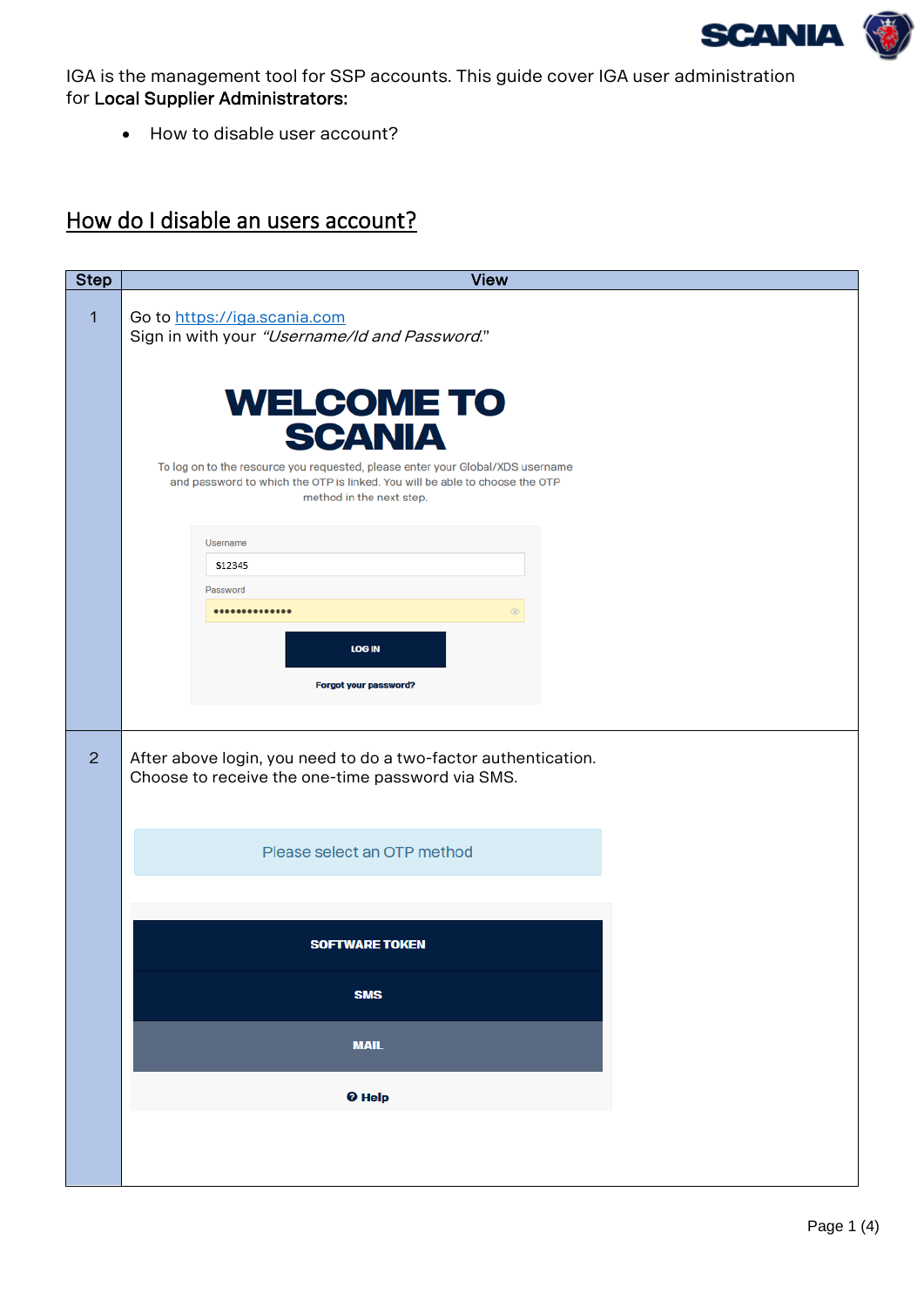| $\mathbf{3}$    | Fill in the one-time password you received via SMS.                                  |
|-----------------|--------------------------------------------------------------------------------------|
|                 | Please enter your one time password                                                  |
|                 | One time password (SMS)                                                              |
|                 | <br>$\textcircled{\footnotesize{8}}$                                                 |
|                 |                                                                                      |
|                 | <b>LOG IN</b>                                                                        |
|                 | <sup>O</sup> Help                                                                    |
|                 |                                                                                      |
| $\overline{4}$  | Go to "Manage Identity > Update Identity".                                           |
|                 | My Work $\star$<br>Home<br>Intelligence +<br>Folder Access +<br>×                    |
|                 | <b>E</b> My Tasks<br>$\checkmark$<br>itted. Review status in Track My Requests page. |
|                 | Manage Access<br>$\checkmark$                                                        |
|                 |                                                                                      |
|                 | <b>Manage Identity</b><br>۸<br>ations<br><b>Access Rev</b><br>×                      |
|                 | <b>Create Identity</b>                                                               |
|                 | <b>Update Identity</b>                                                               |
|                 | Items<br><b>Update My Details</b>                                                    |
|                 | <b>View Identity</b>                                                                 |
|                 |                                                                                      |
|                 |                                                                                      |
| $5\phantom{.0}$ | Type in the S user id of the user to be disabled:                                    |
|                 |                                                                                      |
|                 | Form-ScaniaCollectID                                                                 |
|                 | Select the identity and click Edit                                                   |
|                 | Select or Enter an Identity<br>\$12345<br>v                                          |
|                 | No results found                                                                     |
|                 | Cancel                                                                               |
|                 |                                                                                      |
|                 |                                                                                      |
|                 |                                                                                      |
|                 |                                                                                      |